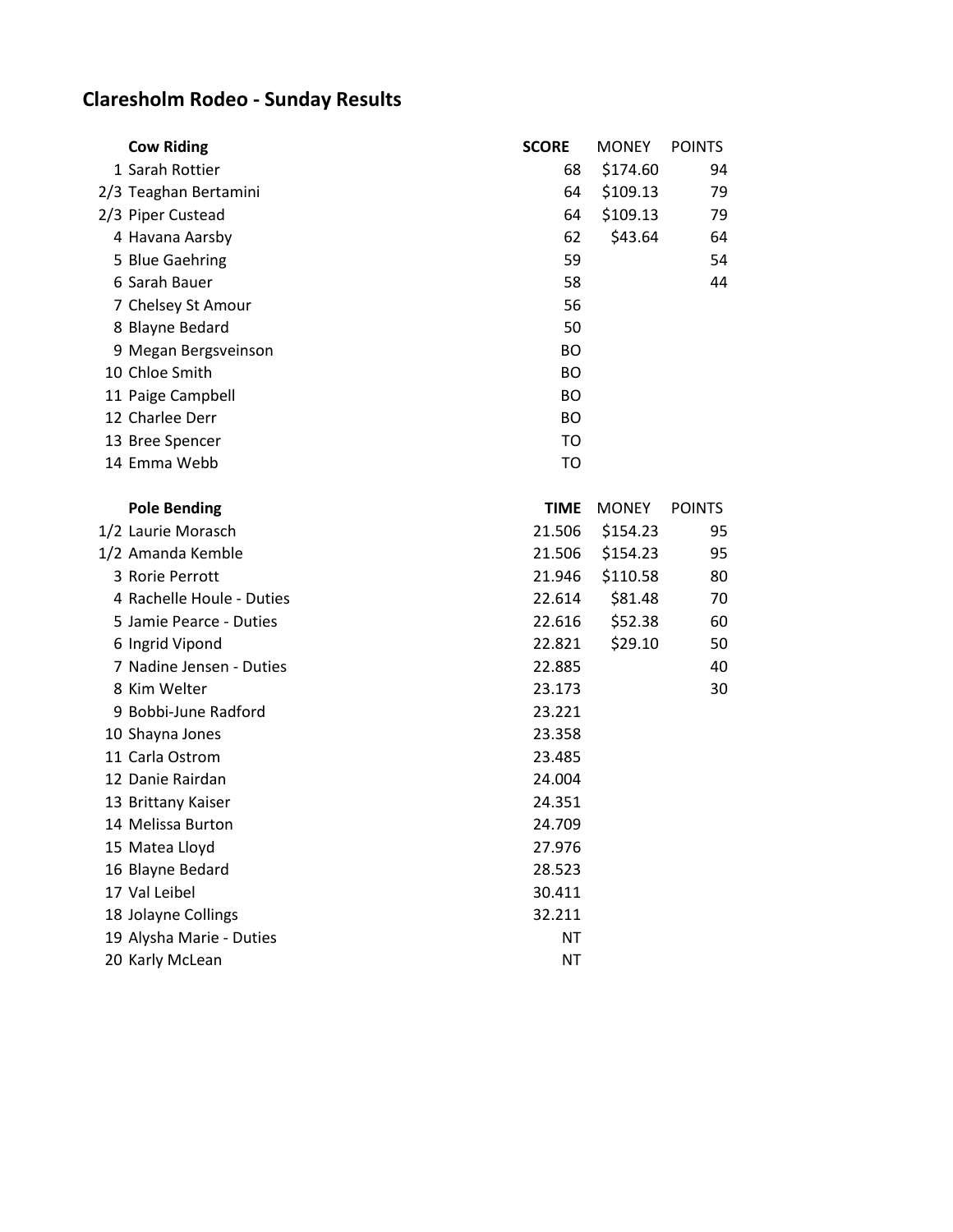| <b>Jr Pole Bending</b>     | <b>TIME</b> |         |    |
|----------------------------|-------------|---------|----|
| 1 Carley Dezotell          | 22.212      | \$95.06 | 93 |
| 2 Brandyn Wiancko          | 22.441      | \$71.30 | 83 |
| 3 Taya Maurer              | 22.552      | \$47.53 | 73 |
| 4 Emma Webb                | 24.046      | \$23.77 | 63 |
| 5 Natalia Schlaht          | 24.220      |         | 53 |
| 6 Hadlee Gaehring - Duties | 24.839      |         | 43 |
| 7 Isabella Taylor - Duties | 27.627      |         |    |
| 8 Paige Aarsby - Duties    | 28.018      |         |    |
| 9 Gracy Adams              | 28.027      |         |    |
| 10 Havana Aarsby - Duties  | 32.365      |         |    |
| 11 Ryanne McKenna - Duties | 32.841      |         |    |
| 12 Blue Gaehring           | 39.306      |         |    |
| 13 Carley Bartman - Duties | <b>NT</b>   |         |    |
|                            |             |         |    |

| <b>Little Cowgirl Pole Bending</b> | TIME   | <b>MONEY</b> | <b>POINTS</b> |
|------------------------------------|--------|--------------|---------------|
| 1 Huxley Thom                      | 24.671 | \$36.86      | 87            |
| 2 Bronlynn Wiancko                 | 25.826 | \$27.65      | 77            |
| 3 Ava Boxma                        | 27.096 | \$18.43      | 67            |
| 4 Kayla Boxma                      | 29.413 | \$9.21       | 57            |
| 5 Adlee Mandel                     | 42.12  |              |               |
| 6 Willow Hooper                    | ΝT     |              |               |
| 7 Kinzie Peatman                   | NΤ     |              |               |

| <b>Goat Tying</b>  | <b>TIME</b> | <b>MONEY</b> | <b>POINTS</b> |
|--------------------|-------------|--------------|---------------|
| 1 Tori Brower      | 7.92        | \$97.00      | 87            |
| 2 Matea Lloyd      | 8.92        | \$72.75      | 77            |
| 3 Shayna Brower    | 11.27       | \$48.50      | 67            |
| 4 Jolayne Collings | 15.76       | \$24.25      | 57            |
| 5 Shelby Kingsmith | 22.85       |              | 47            |
| 6 Blayne Bedard    | 23.90       |              | 37            |
|                    |             |              |               |

| Jr Goat Tying      | <b>TIME</b> | <b>MONEY</b> | POINTS |
|--------------------|-------------|--------------|--------|
| 1 Hadlee Gaehring  | 11.25       | \$77.60      | 90     |
| 2 Abbey Nelson (L) | 11.31       | \$58.20      | 80     |
| 3 Brandyn Wiancko  | 11.95       | \$38.80      | 70     |
| 4 Blue Gaehring    | 15.74       | \$19.40      | 60     |
| 5 Emma Webb        | 17.46       |              | 50     |
| 6 Ryanne McKenna   | 21.61       |              | 40     |
| 7 Havana Aarsby    | 27.26       |              |        |
| 8 Gracy Adams      | ΝT          |              |        |
| 9 Carley Bartman   | ΝT          |              |        |
| 10 Paige Aarsby    | ΝT          |              |        |
|                    |             |              |        |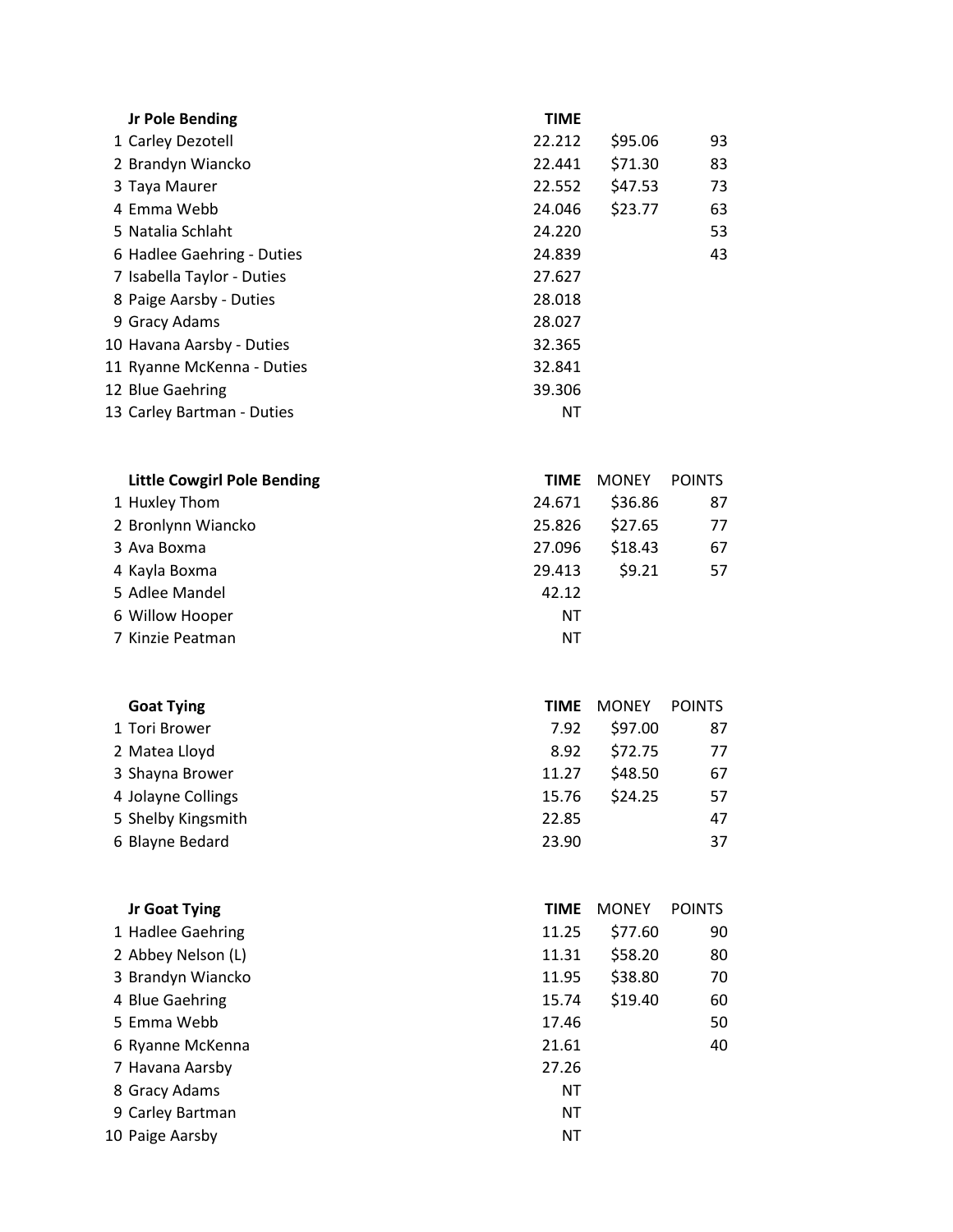| <b>Team Roping</b>                    | <b>TIME</b> | <b>MONEY</b> | <b>POINTS</b> |
|---------------------------------------|-------------|--------------|---------------|
| 1 Danita Harrish / Cassidy Clark      | 8.57        | \$260.20     | 113           |
| 2 Rose Perozak / Nadine Jensen        | 9.96        | \$215.34     | 103           |
| 3 Pam Houze / Laurie Morasch          | 10.12       | \$170.48     | 93            |
| 4 Kim Welter / Cassidy Clark          | 13.32       | \$125.62     | 83            |
| 5 Danita Harrish / Karen Lloyd        | 14.91       | \$80.75      | 73            |
| 6 Matea Lloyd / Cyd Collings          | 16.66       | \$44.86      | 63            |
| 7 Jamie Pearce / Rose Lang            | 23.55       |              | 53            |
| 8 Pam Vancuren / Priscilla Keates     | 34.58       |              | 43            |
| 9 Priscilla Keates / Katie Keates     | NT.         |              |               |
| 10 Kim Welter / Kirsty McCormack      | <b>NT</b>   |              |               |
| 11 Dana Cummings / Nadine Jensen      | <b>NT</b>   |              |               |
| 12 Karly McLean / Deb Hambling        | <b>NT</b>   |              |               |
| 13 Alisa Brace / Andrea Hunter        | <b>NT</b>   |              |               |
| 14 Kathie McLean / Rose Lang          | <b>NT</b>   |              |               |
| 15 Emma Webb / Andrea Hunter          | <b>NT</b>   |              |               |
| 16 Jolayne Collings / Cyd Collings    | <b>NT</b>   |              |               |
| 17 Rose Perozak / K MCLEAN            | <b>NT</b>   |              |               |
| 18 Melissa Burton / Kirsty McCormack  | <b>NT</b>   |              |               |
| 19 Jacky Lockhart / Pam Vancuren      | <b>NT</b>   |              |               |
| 20 Dana Cummings / Tanis Cross        | <b>NT</b>   |              |               |
| 21 Melissa Burton / Courtney Helmig   | <b>NT</b>   |              |               |
| 22 Peggy Monkman / Tanis Cross        | <b>NT</b>   |              |               |
| 23 Jamie Pearce / Deb Hambling        | <b>NT</b>   |              |               |
| 24 Kathie McLean / Shelby Kingsmith   | <b>NT</b>   |              |               |
| 25 Emma Webb / Courtney Helmig        | <b>NT</b>   |              |               |
| 26 Shayna Jones / Mandy Haven         | <b>NT</b>   |              |               |
| 27 Matea Lloyd / Karen Lloyd          | <b>NT</b>   |              |               |
| 28 Tracey Matthews / Shelby Kingsmith | <b>NT</b>   |              |               |
| 29 Alisa Brace / Laurie Morasch       | <b>NT</b>   |              |               |
| 30 Jacky Lockhart / Mandy Haven       | <b>NT</b>   |              |               |
| 31 Millie Archer / Sue Wudrich        | <b>NT</b>   |              |               |
| 32 Brittany Kaiser / Katie Keates     | <b>NT</b>   |              |               |
| 33 Tracey Matthews /S WUDRICH         | <b>NT</b>   |              |               |
| 34 Caroline Meert / Karly McLean      | MED         |              |               |
| 35 Caroline Meert / Sue Wudrich       | <b>MED</b>  |              |               |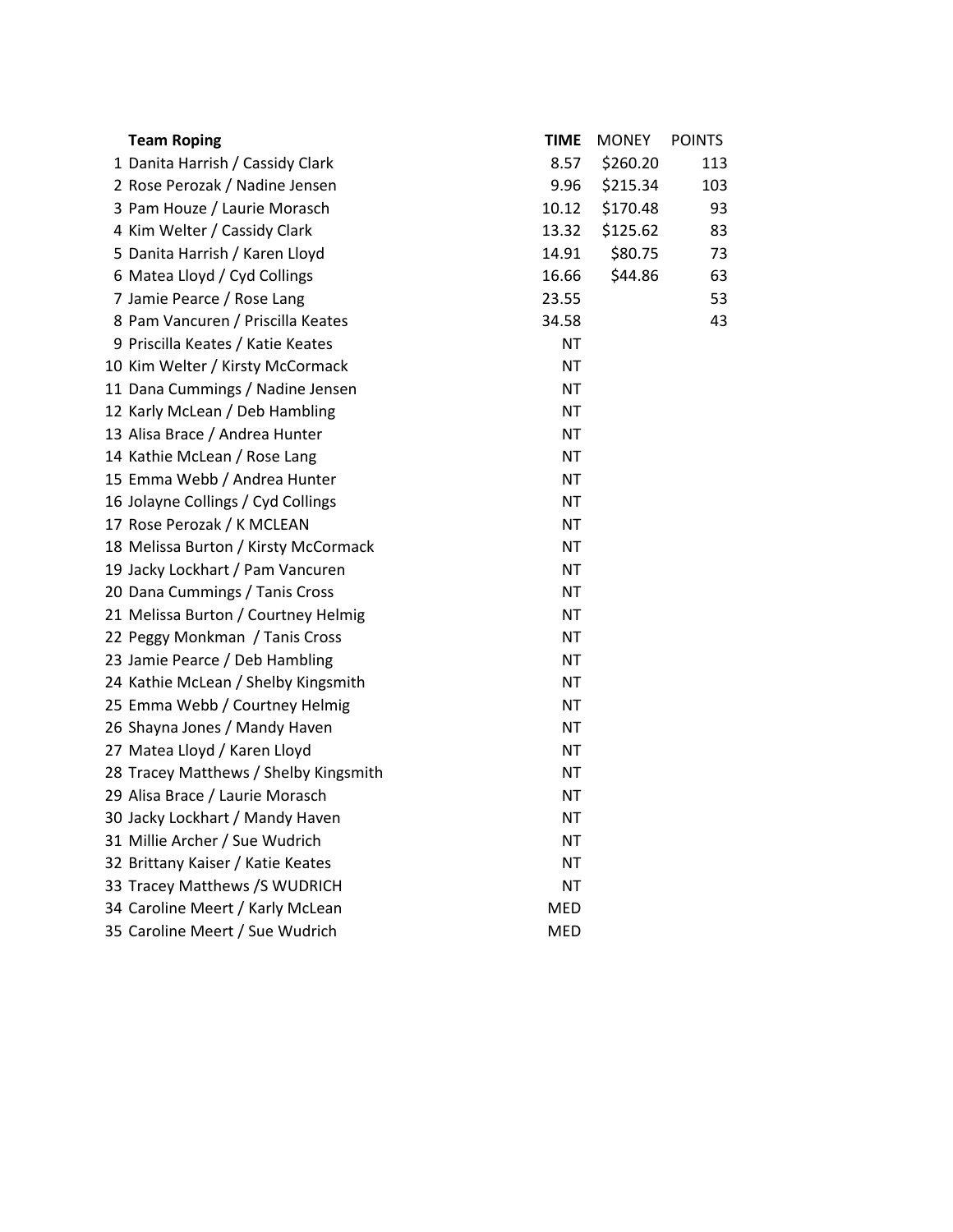| <b>Barrel Racing</b>          | <b>TIME</b> | <b>MONEY</b> | <b>POINTS</b> |
|-------------------------------|-------------|--------------|---------------|
| 1 Maria Butterfield           | 15.910      | \$309.43     | 119           |
| 2 Elaine Watt - Duties        | 16.050      | \$256.08     | 109           |
| 3 Rose Perozak                | 16.169      | \$202.73     | 99            |
| 4 Karly McLean                | 16.308      | \$149.38     | 89            |
| 5 Laurie Morasch - Duties     | 16.340      | \$96.03      | 79            |
| 6 Trish Brown                 | 16.345      | \$53.35      | 69            |
| 7 Judy Goodine                | 16.538      |              | 59            |
| 8 Sierra Booth                | 16.545      |              |               |
| 9 Bailey Sears                | 16.547      |              |               |
| 10 Bobbi-June Radford         | 16.670      |              |               |
| 11 Jamie Pearce               | 16.686      |              |               |
| 12 Kaycee Mandel              | 16.795      |              |               |
| 13 Shayna Jones               | 16.895      |              |               |
| 14 Donnalee Ferguson - Duties | 16.914      |              |               |
| 15 Rae-Anne Derr - Duties     | 17.000      |              |               |
| 16 Lorna Hodge                | 17.091      |              |               |
| 17 Priscilla Keates - Duties  | 17.129      |              |               |
| 18 Matea Lloyd                | 17.176      |              |               |
| 19 Kari Bloor                 | 17.183      |              |               |
| 20 Shelby Kingsmith           | 17.468      |              |               |
| 21 Laura Unger                | 17.542      |              |               |
| 22 Rorie Perrott              | 17.655      |              |               |
| 23 Carla Ostrom               | 17.945      |              |               |
| 24 Amber Peatman - Duties     | 18.303      |              |               |
| 25 Blayne Bedard              | 18.949      |              |               |
| 26 Charlee Derr               | 19.648      |              |               |
| 27 Paige Leavitt              | 20.273      |              |               |
| 28 Ingrid Vipond              | 20.841      |              |               |
| 29 Jolayne Collings           | 21.349      |              |               |
| 30 Amanda Kemble              | 21.704      |              |               |
| 31 Brittany Kaiser            | 21.859      |              |               |
| 32 Rachelle Houle             | 22.109      |              |               |
| 33 Danie Rairdan              | 22.147      |              |               |
| 34 Glynnis Turcato            | 22.412      |              |               |
| 35 Kim Welter                 | 23.114      |              |               |
| 36 Pam Houze                  | 23.492      |              |               |
| 37 Kayley Goodine             | 26.659      |              |               |
| 38 Cyd Collings               | 27.896      |              |               |
| 39 Alysha Marie               | <b>NT</b>   |              |               |
| 40 Madelaine Kimmerly         | TO          |              |               |
| 41 Marina Eckert              | MED         |              |               |
| 42 Caroline Meert             | <b>MED</b>  |              |               |
| 43 Brenda Knight              | <b>MED</b>  |              |               |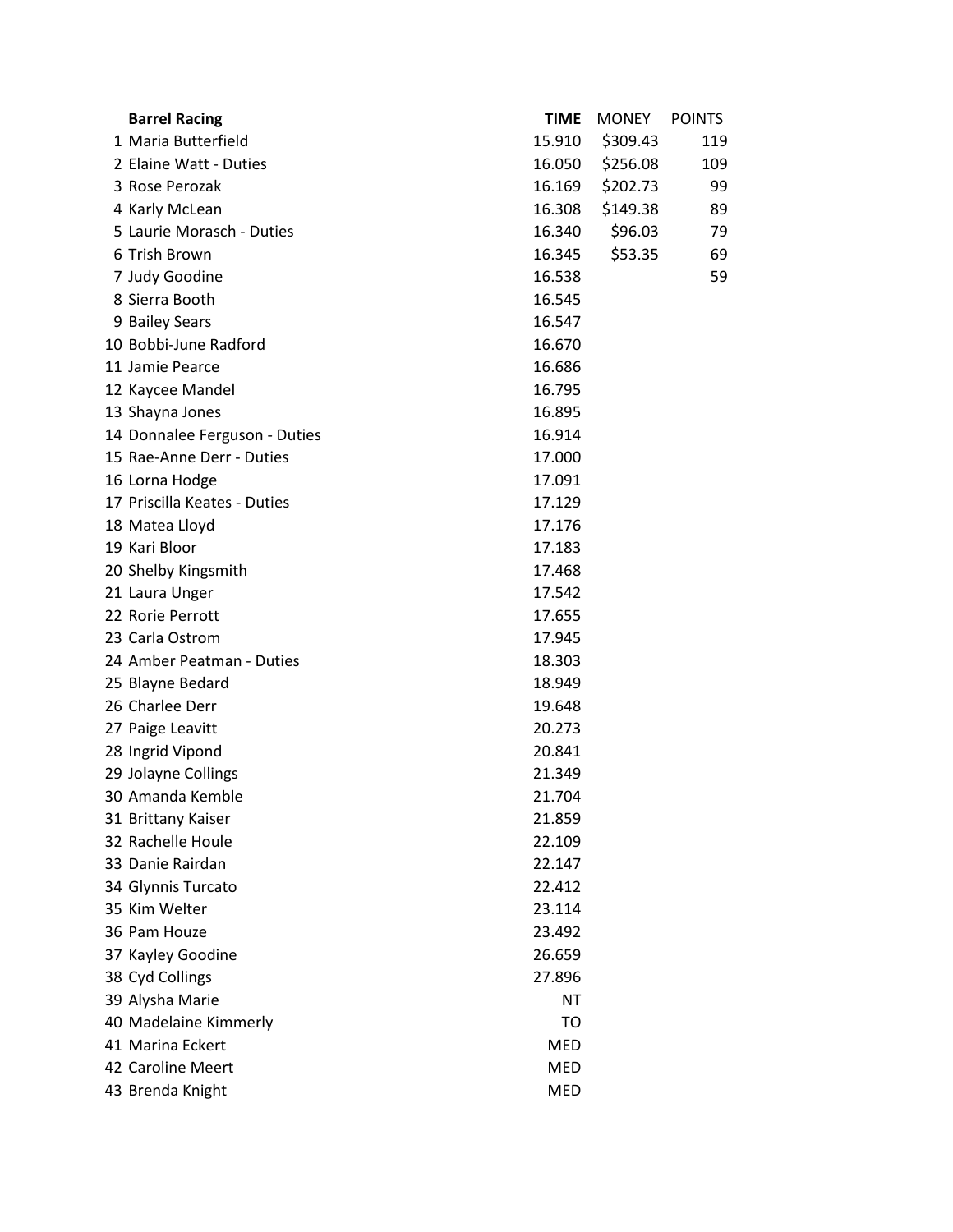| <b>Jr Barrel Racing</b>    | <b>TIME</b> | <b>MONEY</b> | <b>POINTS</b> |
|----------------------------|-------------|--------------|---------------|
| 1 Ryanne McKenna - Duties  | 17.414      | \$77.36      | 95            |
| 2 Blue Gaehring - Duties   | 17.632      | \$64.02      | 85            |
| 3 Hadlee Gaehring          | 18.328      | \$50.68      | 75            |
| 4 Brandyn Wiancko - Duties | 18.421      | \$37.35      | 65            |
| 5 Havana Aarsby            | 19.037      | \$24.01      | 55            |
| 6 Gracy Adams - Duties     | 19.439      | \$13.33      | 45            |
| 7 Paige Aarsby - Duties    | 20.135      |              | 35            |
| 8 Natalia Schlaht          | 21.887      |              | 25            |
| 9 Taya Maurer              | 22.317      |              |               |
| 10 Emma Webb - Duties      | 22.741      |              |               |
| 11 Isabella Taylor         | 23.358      |              |               |
| 12 Carley Bartman          | 23.556      |              |               |
| 13 Carley Dezotell         | 25.946      |              |               |
| 14 Abbey Nelson (L)        | 27.611      |              |               |
| 15 Paige Campbell          | то          |              |               |

| <b>Little Cowgirl Barrel Racing</b> | <b>TIME</b> | <b>MONEY</b> | <b>POINTS</b> |
|-------------------------------------|-------------|--------------|---------------|
| 1 Bronlynn Wiancko                  | 18.553      | \$36.86      | 87            |
| 2 Ava Boxma                         | 18.559      | \$27.65      | 77            |
| 3 Huxley Thom                       | 18.81       | \$18.43      | 67            |
| 4 Willow Hooper                     | 20.572      | \$9.21       | 57            |
| 5 Kayla Boxma                       | 22.005      |              | 47            |
| 6 Kinzie Peatman                    | 23.344      |              | 37            |
| 7 Adlee Mandel                      | 33.6        |              |               |

| <b>Jr Breakaway Roping</b> | TIME | <b>MONEY</b> | <b>POINTS</b> |
|----------------------------|------|--------------|---------------|
| 1 Paige Aarsby             | 6.56 | \$65.96      | 88            |
| 2 Havana Aarsby            | 7.93 | \$49.47      | 78            |
| 3 Ryanne McKenna           | ΝT   |              |               |
| 4 Emma Webb                | NT   |              |               |
| 5 Gracy Adams              | NT   |              |               |
| 6 Andrea Hunter            | ΝT   |              |               |
| 7 Blue Gaehring            | NT   |              |               |
| 8 Hadlee Gaehring          | ΝT   |              |               |